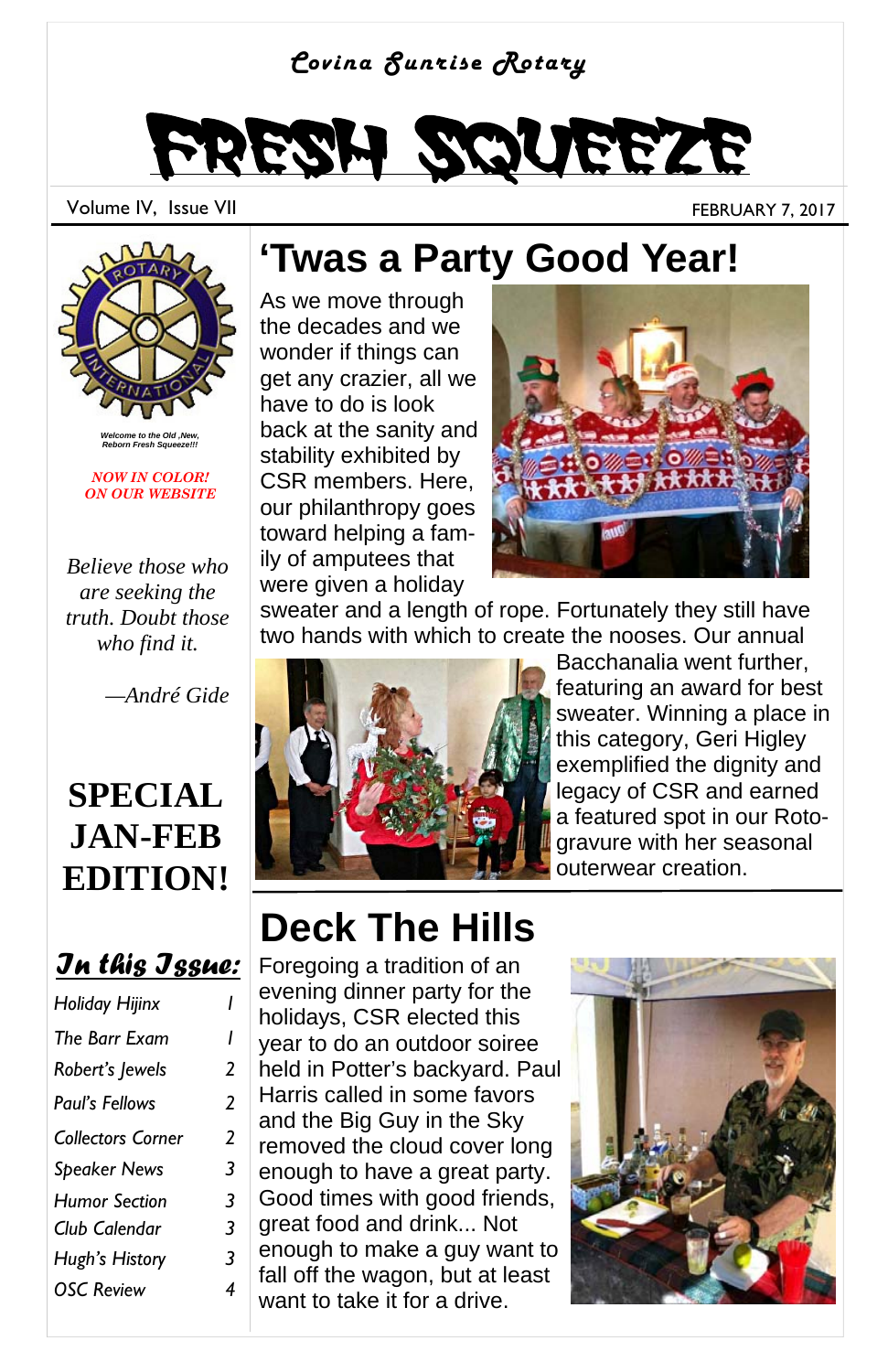#### **The President's Jewels & Gems**

This month our club has been busy with OSC and we have now clothed our 33,000th child!!! What a great feat and a big Thank You for the thoughts and efforts to continue to forward this incredible program. Our new Elect Elect has been selected: Mr. Wild Bill Higley! I know he is going to continue the tradition of great presidents for CSR. The Country Fair will be here before we know it so start getting ready!! Ms bigger-and-better SHANNON will keep us on our toes, I'm sure. Jon and Pam had another great idea for a fundraiser at the Pomeroy Station museum. Member of CSR in addition to Noon Club-



bers and others attended the evening making it another great success for OSC. Always continuing to spread the joy of Rotary!!! On another note, I was in Tucson Arizona for my jewelry business, talking up Rotary, and a fellow Rotarian from Marana Arizona purchased a few nice rings just because I was a Rotarian. Even though they meet on Tuesday, can that count, Jon?? Your Valentine, *— Robert*

#### **She's a Jolly Good Fellow**



CSR has been a great supporter of Paul Harris, he's the kind of guy you'd like to have a beer with. Same is true for his Fellows. We now have 21 guys and gals who have ponied up a grand to join this exclusive Club. We even have three members (Dennis, George, Lone) that have done it more than once! Supporting the Rotary Foundation is the flagship of RI's efforts. Our latest member to join the Club is Leslie Gonzalez, here awarded the honor at our assembly meeting.

## **OSC Night At The Museum**

On Feb 4th, a fundraiser was held at the incredible Pomeroy Station Museum for the benefit of OSC. Each admission paid to clothe a child and guests had a great time with food, drink, music, and a tour of the amazing museum of advertising. This world class exhibit is viewed by invitation only and if you haven't seen it yet, you're missing a treasure!

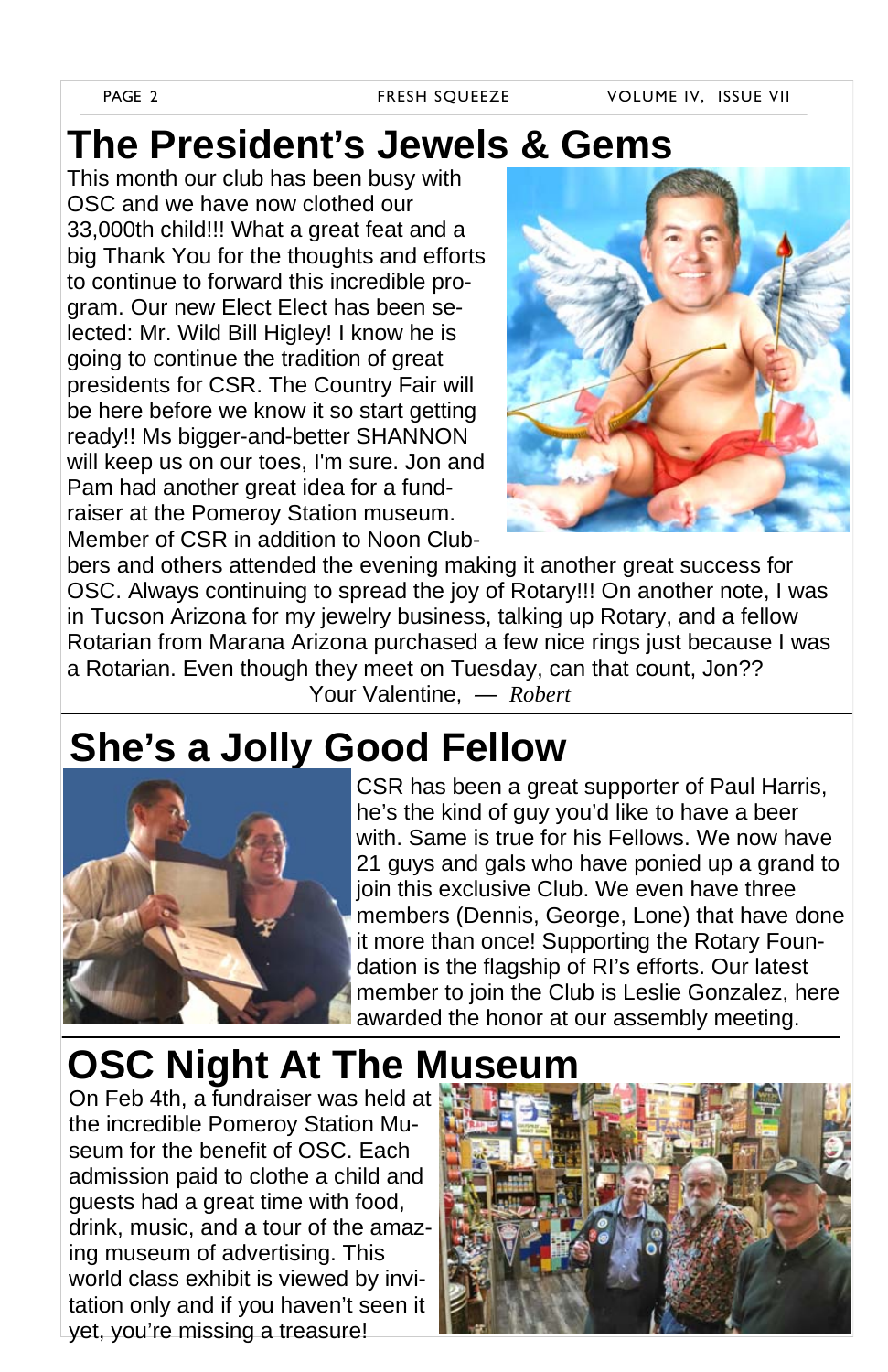# **Speaking About That…**

TODAY: Err, well, we don't exactly have a real speaker. During the OSC days, attendance is down and it's harder to draw speakers for smaller crowds. Hang in there, though.

#### *The Line Up:*

2/21 Joe Castillo, Historical Researcher— History of In-N-Out Burgers 2/28 Tom Mason, Mt. Wilson Observatory— Through the Looking Glass 3/7 Zahir Ansari, — Adventures From a Village in India to Los Angeles 3/14 Chris Bailey— Guatemala Literacy Project

# **Three Jokes Walk Into a Squeeze...**

I went to the zoo the other day. There was only one dog in it. It was a shitzu.

 —–— A three-legged dog walks into a saloon in the Old West. He slides up to the bar and announces: ''I'm looking for the man who shot my paw."

and the contract of the contract of the contract of the contract of the contract of the contract of the contract of A woman in a bikini reveals about 90% of her body.... and yet most men are so polite they only look at the covered parts.

# **Things that Haven't Happened Yet**

2/16 Last day of OSC @9:00am (sign up before it's over!) 4/18 OSC Afterglow @7:00am 5/06 Country Fair Fundraiser @Hurst Ranch 6:00pm 5/23 Shannon & Leslie (no info yet— but could be interesting!) 6/24 Kickout Party (tentative date)!

# **Hugh's History Hutch**

In the early years of this millennium, CSR participated in the Covina Library Trivia Contest. The members each year face stiff competition (and a *rigged*  system) to do what no others have ever done — won the contest **3 times**!